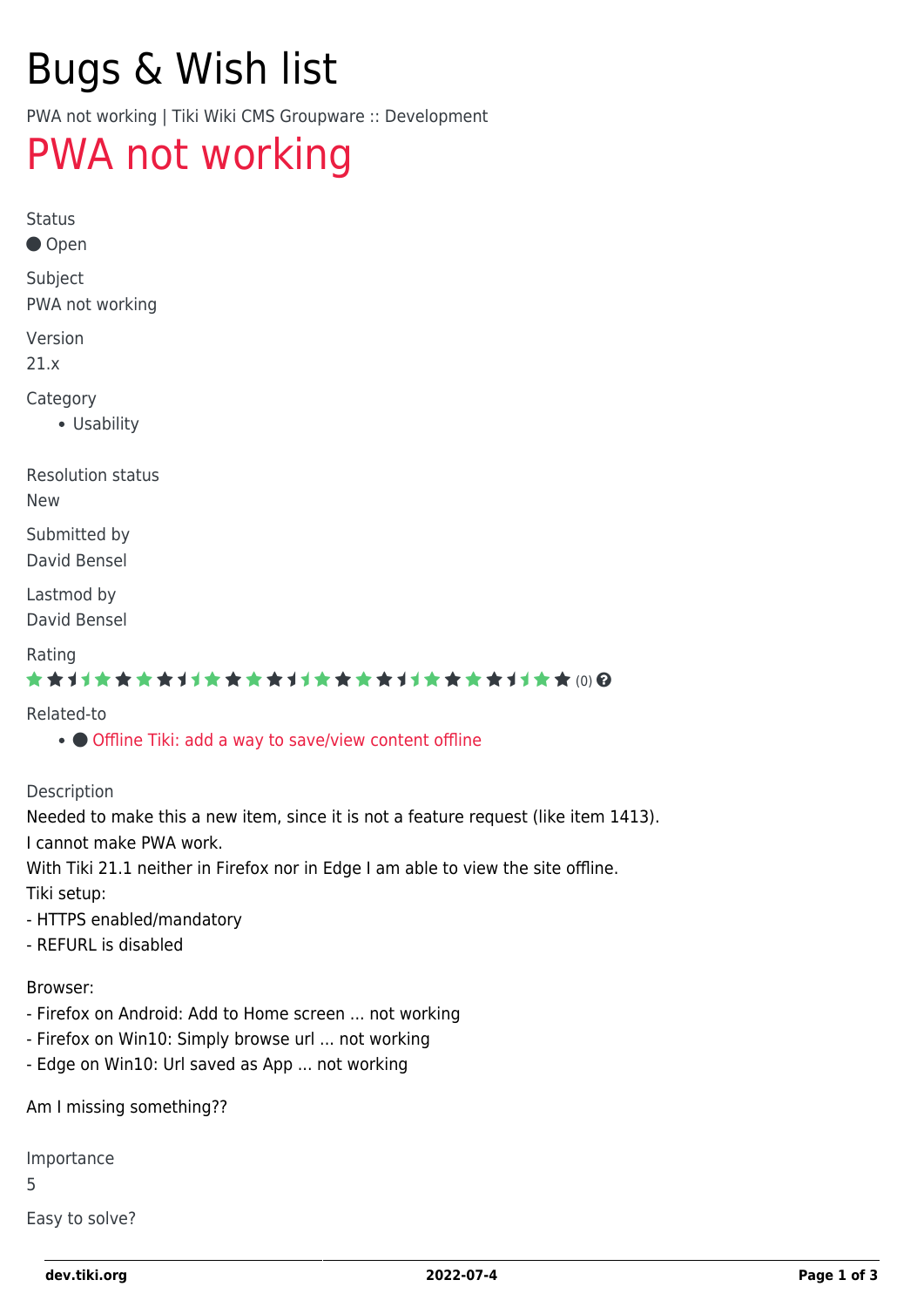Priority 25 Demonstrate Bug (Tiki 19+) This bug has been demonstrated on show2.tikiwiki.org

## [SVN update](#page--1-0)

5

Ticket ID 7424

Created Wednesday 15 July, 2020 13:01:05 GMT-0000 by David Bensel

LastModif Wednesday 15 July, 2020 13:01:05 GMT-0000

## Comments

# [David Bensel](https://dev.tiki.org/user11990) 15 Jul 20 13:17 GMT-0000

Seems I killed the show2.tikiwiki-instance again? Could it be I triggered something when I created an instance on item 1413 without being logged in?

<https://dev.tiki.org/item1413-Offline-Tiki-add-a-way-to-save-view-content-offline.>

The instance there did not install completely:

<http://edjusted-10169-1413.show2.tikiwiki.org/tiki-install.php>



## [David Bensel](https://dev.tiki.org/user11990) 16 Jul 20 06:54 GMT-0000

After setting HTTPS to mandatory it seems the show2-page is not accessible anymore?



## [David Bensel](https://dev.tiki.org/user11990) 30 Jul 20 08:12 GMT-0000

To demonstrate the 'bug' https is required. But on this instance it is not possible to logon to https - the browser will report an error "Cannot connect"



<https://user-11990-7424.show2.tikiwiki.org/tiki-login.php>